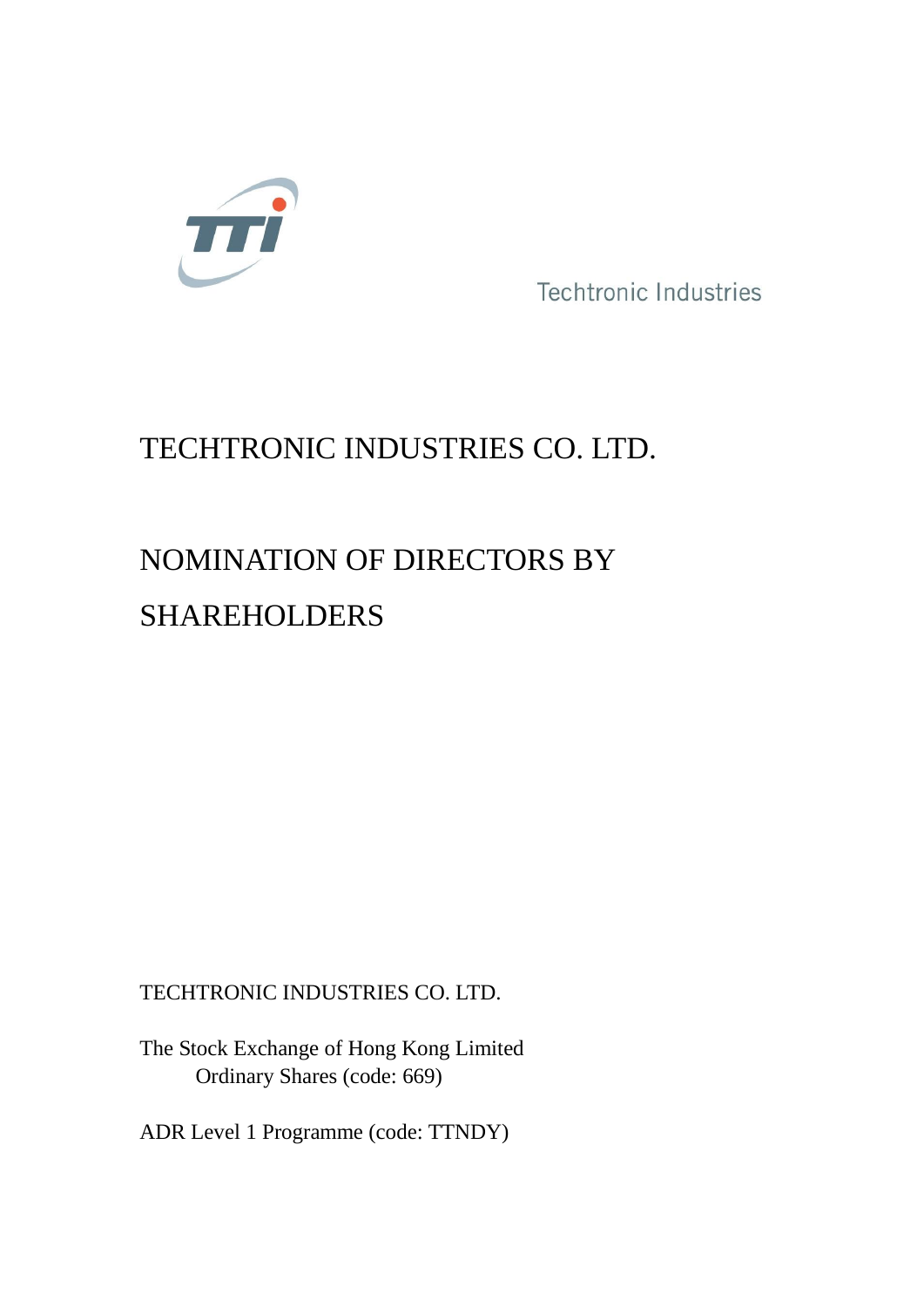### **Techtronic Industries Co. Ltd. (the "Company") Nomination of Directors by Shareholders**

#### **General**

Pursuant to Article 107 of the Articles of Association of the Company, no person, other than a retiring Director, shall be eligible for election to the office of director of the Company ("Director") at any general meeting unless:-

- 1. he is recommended by the Board of Directors (the "Board") for election; and
- 2. notice in writing of the intention to propose that person for election as a Director and notice in writing by that person of his willingness to be elected shall have been given to the Company in the period commencing no earlier than the day after the despatch of the notice of the meeting appointed for such election and ending no later than seven days prior to the date of such meeting, provided that such period shall be at least seven days.

#### **Documents provided by Shareholders to nominate a person to stand for election as a Director**

Accordingly, if a shareholder wishes to nominate a person to stand for election as a Director, the following documents must be validly served on the Company Secretary of the Company:

- 1. his notice of intention to propose a resolution at the general meeting; and
- 2. a notice in writing executed by the nominated candidate of his willingness to be elected together with:-
	- (a) the information of the nominated candidate as required to be disclosed under Rule 13.51(2) of the Rules Governing the Listing of Securities on The Stock Exchange of Hong Kong Limited (the "Listing Rules") and such other required information as set out in the "Required Information of the Candidate(s) Nominated by Shareholders" session; and
	- (b) the candidate's written consent to the publication of his personal data.